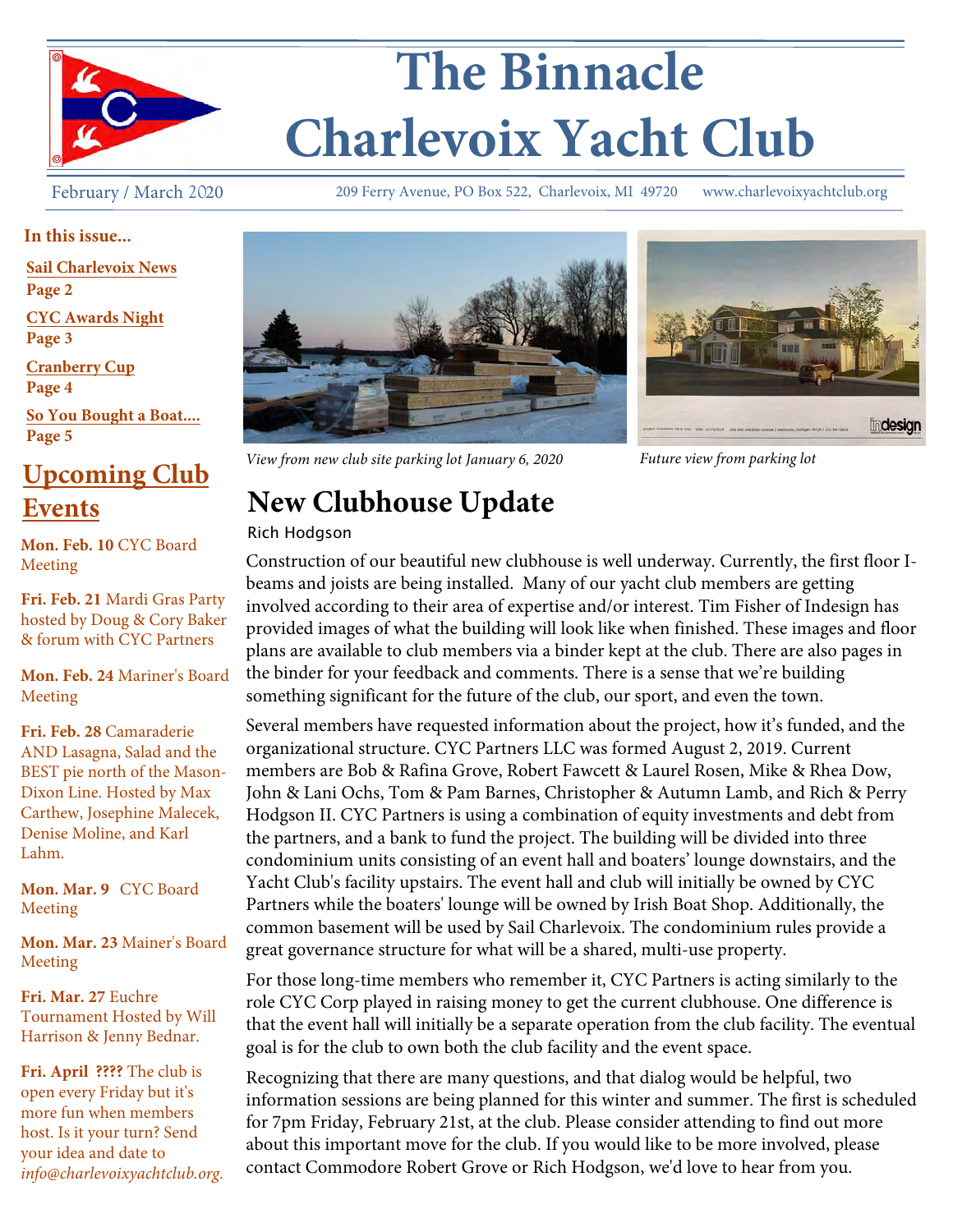#### page 2

# *Elevations* **Sail Charlevoix News**

#### *A little bit about Sail Charlevoix from their website.*

In 1985 a small group of businessmen, formed what was then named the "Charlevoix County Sailors". Their desire was to teach children to sail during the summer on our beautiful Lake Charlevoix. At that time their task was how, where and with whom. The "Why" was very certain, which is the same as it is today.

Today Lake Charlevoix Mariners is the organization body of the Sail Charlevoix program and now facilitates fundraising, facilities management, and management of the sail school program. Sail Charlevoix's mission is to grow the next generation of sailors.

Our juniors learn-to-sail program gives many students their first opportunity at command of a boat. Students earn self confidence and responsibility as they gain boat handling skills. Lessons include sailing terminology, knot-tying skills, safe sailing lessons, racing skills and much more.

Our adult program has successfully provided newer sailors the opportunity to comfortably handle their own boat. We tailor these sessions to the individual. Whether getting on a dinghy for the first time or refreshing good sailing habits, our instructors are there to provide the experience desired.

More information about our programs can be found on our website at *sailcharlevoix.org*.



**Meet the Lake Charlevoix Mariners / Sail Charlevoix Team** Diane Allen

Members of the Lake Charlevoix Mariners are pictured during their December meeting hard at work planning the 2020 season of the Sail Charlevoix sailing program. Pictured left to right: Vice President Colin Texter, Board Member Steve Hufford, Past President Tom Barnes (standing), President Dan Tosch, Registrar & Program Administrator Diane Allen, Secretary Andy Allen, Treasurer Lynn Smolenyak, Program Director Stan Carroll (standing), Boat Maintenance Chief Al Pertner. Other members not pictured include Ron DeCosse, Tanner DePriest, Dino Franchino, Chris Kuhn, and Bill Wadland. We are sailing forward to a fantastic Summer 2020 season!

#### **Help Sail Charlevoix's Youth Sailors** Colin Texter

The primary goal of the Lake Charlevoix Mariners is to foster lifelong sailors and support the future sailing community with eager young sailors. We are a growing our Sail Charlevoix Program with a bold vision of integrating our activities better with CYC and have plans for a move closer to the new Yacht Club. Our next year is especially critical as we have plans for purchasing a new dock to support our program in the new location. One of the largest fund-raisers for our program is the proceeds from selling donated boats. Without this funding we will be unable to relocate our operations and integrate with the Yacht Club.



We are featuring this 28' 1991 Melges E-Scow in good condition that was generously donated to us. This is a very fast and fun boat and well equipped with sails and rigging and includes the trailer pictured. We are asking \$15,000 for the vessel, but are open to offers.

See more boats listed at *sailcharlevoix.org/boats-for-sale*. Any financial donations are also greatly appreciated. For more information contact *donations@sailcharlevoix.org*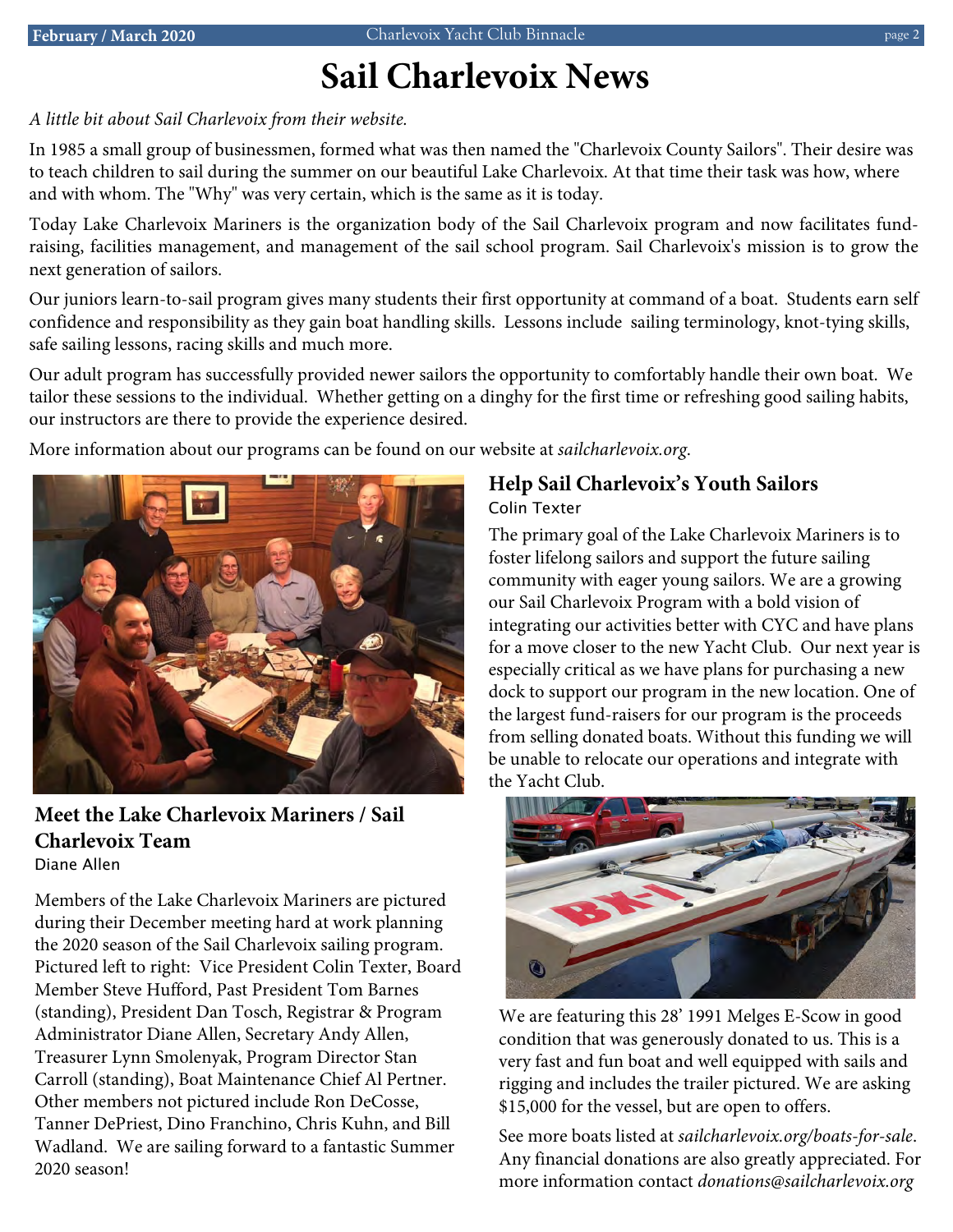

# **Awards Night 2019**

#### Jenny Bednar

CYC Awards Night November 16, 2019 celebrated winners of every age and a variety of skills and contributions. Pictured here (*clockwise from upper left*) Dave Irish, receiving the Barnes Cup service award from Commodore Bob Grove; Ayla and Matt Henninger of Montuno; Lynn and Noel Smolenyak, Lynn was recognized as Best Wednesday Night Host; Stan Carroll, Pam and Tom Barnes, that's a lot of metal folks!; Keith Attee, Ethan Morrical, Sierra Hilt, and Eliott Sikkenga of Ticket To Ride.

Congratulations to all our winning racers, whether your crew brought home a trophy, a flag, or only memories of fun on the water.

Thank you to the volunteers that made the season delightful; event chairpersons Keith Attee, Noel Smolenyak, John Kunitzer, Mike Miller, and Jim Abbey. Additional thank yous to, buoy placers Tanner DePriest, Addison Amstutz, and Ashley Hagen. And finally thank you to our on the water Race Committee, Mike Tofil.

There is a full photo documentation of the festivities on our Facebook page (thank you Diane Allen and John Kunitzer).







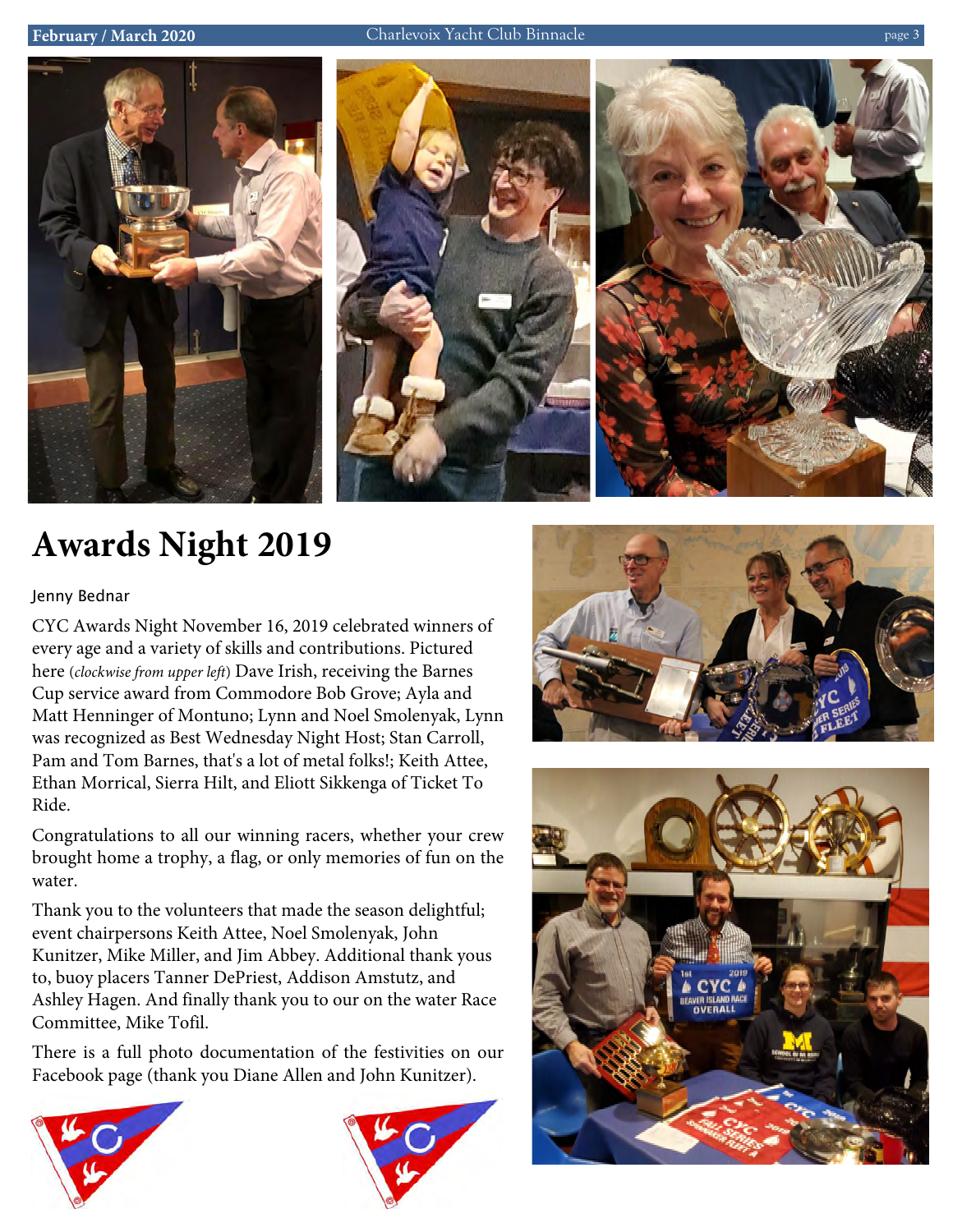#### *Elevations* **Cranberry Cup 2019** *Lakeside/Dockside*

Tom Barnes



*Streetside* The 2019 Cranberry Cup is in the books and the short answer is Bob Grove, Steve Pirie, and some mysterious and talented young lady from Traverse City named Beverly have won the coveted Cup! They dominated the 7 boat field with 4 first places, a 2nd and a 5th (just to show they were human). Bob expressed how impressed he was with Steve's driving and Beverly's competence. He said whenever he was in the way, Beverly gave him a shove…and it was all good. Great sailing!

We always congratulate and thank the Race Committee but I'm here to say that our RC is the very best RC. John Kunitzer was RC every week of the Arena and had a variety of crew. Terry Meyer and John were the RC for Cranberry and did a lot of work. This RC excelled beyond any expectations. John and Terry handed out beers to needy sailors. They sensed that some of us were bound up in the anxiety of the close quarters and they generously handed out Heinekens to get us loosened up.

I'm proud of my team (daughter Abbey and Stan Carroll) and very pleased that we came in second. Pam on the other hand has rearranged all the furniture in the house to fill the void in which she was counting on the Cup residing. I'll have another year of getting dirty looks for not having the only sailing trophy she will allow to be displayed where family and friends can see it.

Tanner, Rosie and (new to the boat)Augie were the surprise contender on Sayonara. They sailed their best day of the season. If not for 2 6th places in the middle, they were on the podium every race. Its not a secret that, with the short legs, getting off the start line is critical in the Arena. Tanner and crew did a great job of finding ways to clear the start line quickly and then sailed very solidly.

Our Tawas friends, Bill Coberl, JB and Peter Morley sailed well but I guilted them pretty hard over taking away our cup last year and expect their hearts weren't fully in it. Tawas wins the "Furthest Travelled" award and also the J22 Spirit Award for making the trek here each week. Let's be sure to return their good sportsmanship by having a good showing at next year's Bay of Pigs Regatta.

This Arena series saw more than 40 participants jump onto boats, including 22 in the Cranberry Cup. Bob Grove's vision of seeing 20 J22s on the line is closer to reality. Al and Liz Pertner have generously donated Wiley (the red J22) to Warrior Sailing and we'll expect to see her next year. Rheinhart Matye, the previous owner of Sayonara, is once again her owner (his wife bought it for his birthday!) As a result of selling one, Bob is back in the market for another J22. That means we will have 10 Charlevoix boats next year, and assuming Tawas comes back, it could be our second biggest Arena Series ever (we had 12 boats back in '97).

Thanks to everyone who participated, for the CYC for sponsoring the event and to all on shore that lent encouragement. You can see some great pictures by visiting our Facebook page at Charlevoix Arena Sailing.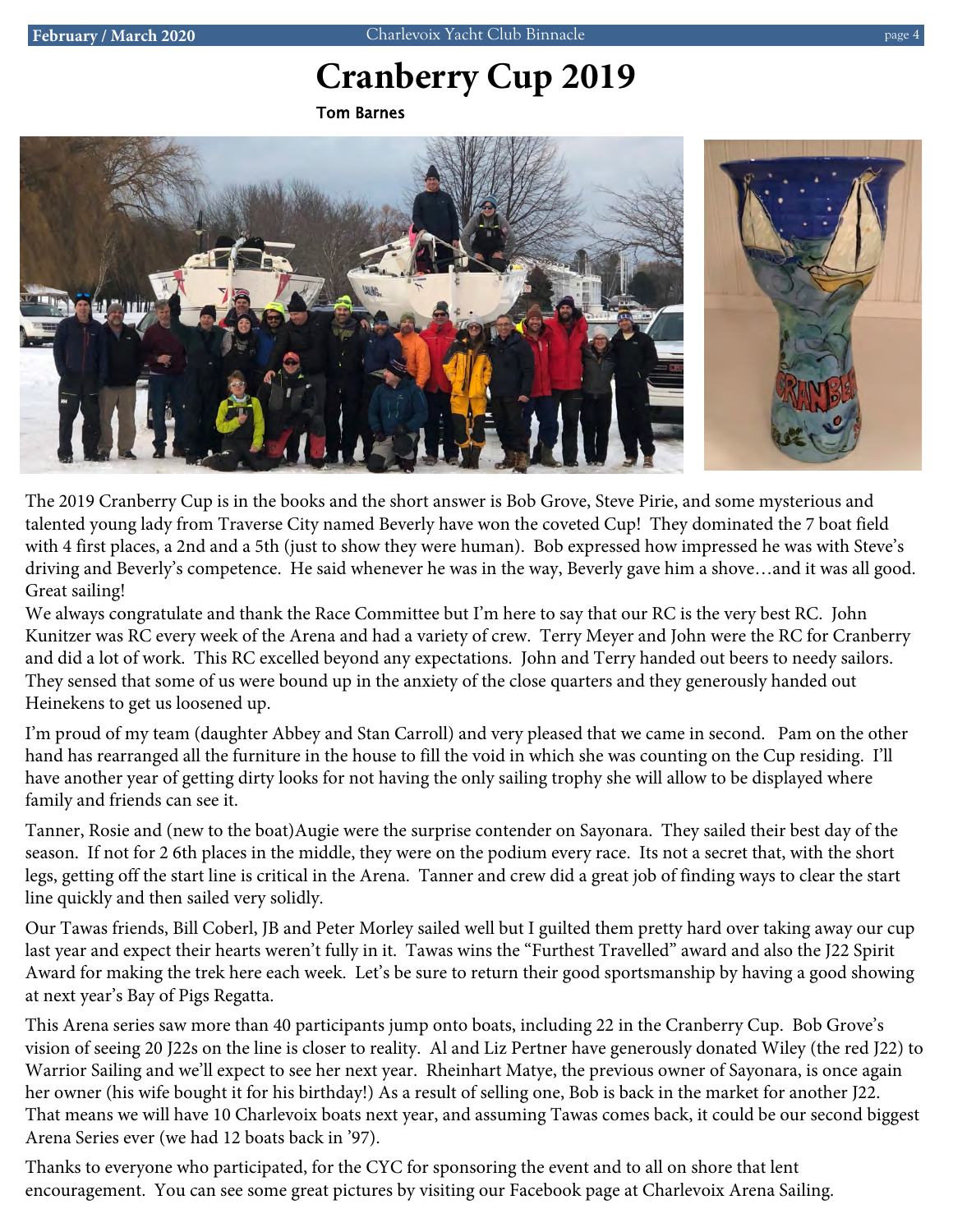### *Lakeside/Dockside* **So You Bought a Boat....** Will Harrision

We met some friends for dinner in the last throes of January. Despite the calendar, the conversation turned, as it always seems to do, to boats and the new boating season. Now, we realized, it was time to start thinking about that list of 'boat things' we were sure we wanted to do in the off-season. Turns out, the off-season is rapidly slipping away!

Most of us who mess about in boats have two lists: the to-do list, and the wish list. It's easy to procrastinate your to-do list by spending valuable evenings 'researching' your wish list. Raise your hand if you are guilty. *(Wow, its hard to type with my hand raised.)* Yes, I can see you there, trying to read this AND finish your Dark n' Stormy with your hand in the air. For me, the item is sails. I mean, who doesn't need a new sail?

*Streetside* Sails are to sailors what engine overhauls are to power boaters; something you would like every year, are lucky to get every five years, and in some cases, you haven't had one since Ronald Reagan was President. When I started to think about sails, I realized I knew very little, so I needed to talk to an expert. Fortunately, I know a guy. Now, there are many great, reputable sail makers, and all have their advantages. But there I was, at the club, having a beer with Keith Attee from Mack Sails, thus he became my expert witness. I started by asking pointed, insightful questions such as "How do I know when I need a new sail?" *(Brilliant stuff)* Ever the true professional, Keith chuckled and filled me in on some of the many things to evaluate when trying to see if a new sail is really a good idea.

First, you need to think about the primary way you use your boat. Are you from downstate, and only sail on Memorial Day, Fourth of July and Labor Day? Those three days, do you just take a turn around Raspberry Bay then head to the dock to party? If so, a 'blown out' old sail that is still not in danger of gross failure is probably okay. If you want something better, a used sail might be a good compromise. Someone may suggest a re-cut, but you should think long and hard before re-cutting a blown-out sail. When a sail ages, especially the Dacron sails, the weave is stretched apart, and becomes loose. Re-cutting an old Dacron sail may only get you one season of slightly better performance before it stretches again, and you are back where you started. The cost of the re-cut would be better put toward a new sail.

On the other hand, if you use your boat for racing once per week, or take several multi-day cruises every summer, the efficiency and reliability of a new sail can pay dividends in terms of your added enjoyment of boating. Let's not kid

ourselves, boats are never an investment; they are most certainly an expense. The only return you will see is one measured in smiles and sunsets. That said, let's look at some numbers. On a Wednesday night race you will sail about 7.5 nautical miles for the race. If your average is 6 knots, it will take 75 minutes to finish. If a new sail can get you 0.25 knot faster, you will finish the same race in 72 minutes. Three minutes can take a third-place boat into first. Winning races equals more smiles. If you are a cruiser, and you plan a trip to Beaver Island in favorable conditions for reaching, you might plan for a boat speed of 6.5 knots. Even off the wind, a blown-out sail will not shape properly. A good sail, properly cut and sized, and designed for reaching, could give you a full knot or more of performance. Not only will you get there a little sooner, a sail that shapes properly will reduce leeway and boat heel, making the entire trip a little comfier. You will be able to watch the sunset with a little bigger smile.

> I do believe the off-season is the best time to evaluate sails. Everybody and their dinghy will be ordering new sails in the spring, so it behooves you to get an order placed early, no matter which sail maker you choose. Otherwise, Murphy's Law of Boating stipulates your new sail will arrive at 10am on the Saturday of Red Fox, only one day later than the promised expedited delivery date for which you paid a premium. All the while, you will have been marveling at the crispy new sails hoisted by every other boat back in June. Right now, a new main is still on the wish list for the Seeker family and is likely to stay there for a bit. Sails are the primary 'engine' however, and they should not be ignored. As any power boater will attest, poor-performing engines will make you late for the sunsets and allow for fewer smiles. Fortunately, when we're ready, I know a guy…